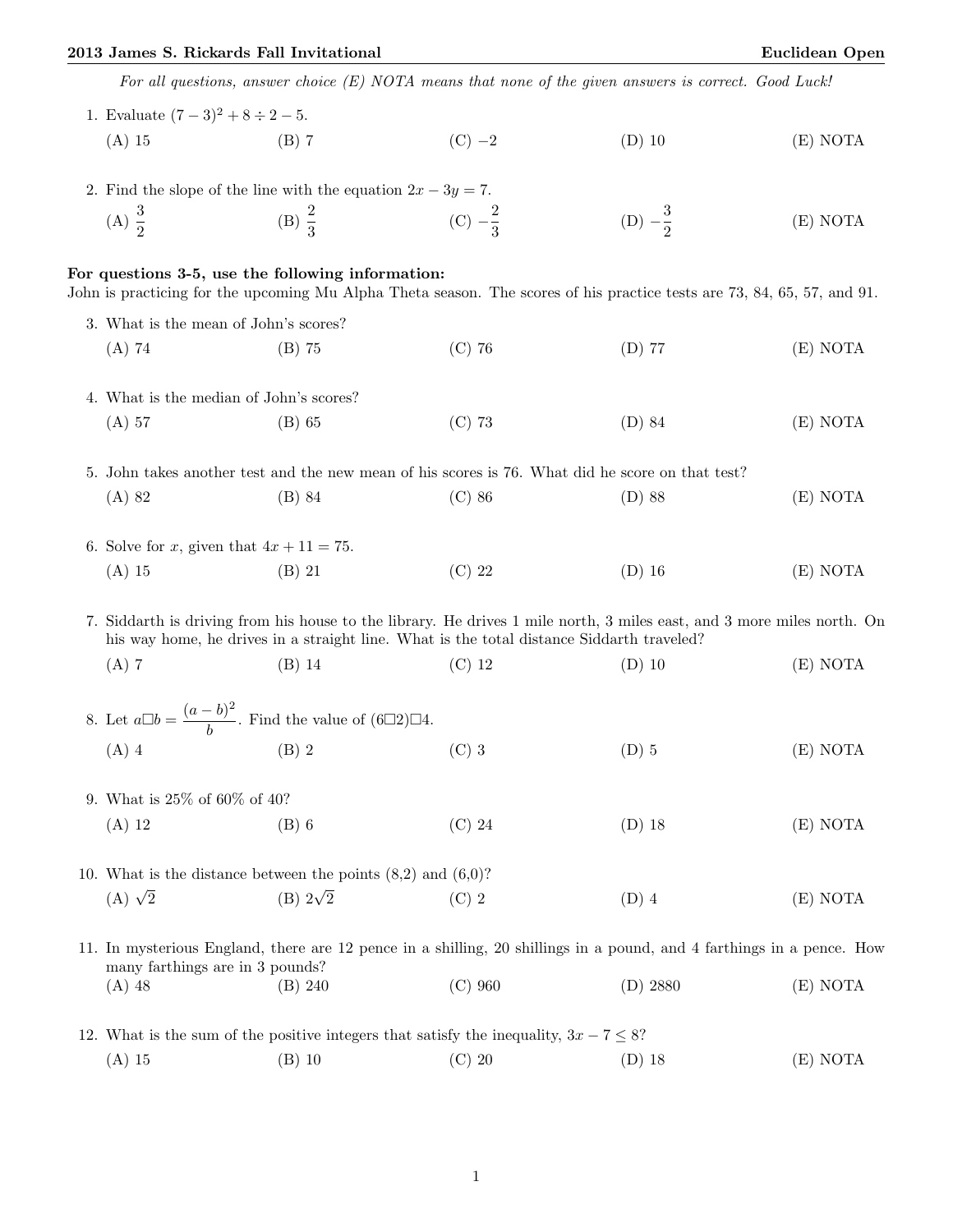## 2013 James S. Rickards Fall Invitational Euclidean Open

| $(A)$ I only                                                                                                                                                                                                                                                                                                                                                 | $(B)$ I and III only                                                                                                           | $(C)$ I, II, and III    | $(D)$ III only      | (E) NOTA |  |  |
|--------------------------------------------------------------------------------------------------------------------------------------------------------------------------------------------------------------------------------------------------------------------------------------------------------------------------------------------------------------|--------------------------------------------------------------------------------------------------------------------------------|-------------------------|---------------------|----------|--|--|
|                                                                                                                                                                                                                                                                                                                                                              |                                                                                                                                | III. $x^2 - 3x - 2 = 0$ |                     |          |  |  |
|                                                                                                                                                                                                                                                                                                                                                              |                                                                                                                                | II. $2x^2 + 4x + 2 = 0$ |                     |          |  |  |
|                                                                                                                                                                                                                                                                                                                                                              |                                                                                                                                | I. $x^2 + 3x - 7 = 0$   |                     |          |  |  |
|                                                                                                                                                                                                                                                                                                                                                              | 21. Which of the following equations has exactly 2 distinct solutions?                                                         |                         |                     |          |  |  |
| $(A)$ 14                                                                                                                                                                                                                                                                                                                                                     | $(B)$ 11                                                                                                                       | $(C)$ 7                 | $(D)$ 25            | (E) NOTA |  |  |
|                                                                                                                                                                                                                                                                                                                                                              | 20. Let $a + b = 5$ and $a^2 + b^2 = 11$ . What is the value of ab?                                                            |                         |                     |          |  |  |
| $(A)$ 12                                                                                                                                                                                                                                                                                                                                                     | $(B) -12$                                                                                                                      | $(C)$ 9                 | $(D)$ 16            | (E) NOTA |  |  |
| 19. Find the product of the roots of the equation $2x^2 + 2x - 24$ .                                                                                                                                                                                                                                                                                         |                                                                                                                                |                         |                     |          |  |  |
| $(A)$ 50 mph                                                                                                                                                                                                                                                                                                                                                 | $(B)$ 60 mph                                                                                                                   | $(C)$ 52 mph            | $(D)$ 40 mph        | (E) NOTA |  |  |
| 18. Bob is driving to his grandmother's house to visit her over the weekend. Bob lives 60 miles away from his grand-<br>mother's house. If Bob drives there in 1 hour and drives back in 1.5 hours, what is his average speed for the whole<br>trip?                                                                                                         |                                                                                                                                |                         |                     |          |  |  |
| (A) 1.2                                                                                                                                                                                                                                                                                                                                                      | $(B)$ 1                                                                                                                        | (C) 2.5                 | $(D)$ 0.8           | (E) NOTA |  |  |
| 17. Stephen and John did not have the money to pay for their expensive dinners, and now they have to wash dishes.<br>Stephen can wash all the dishes in 2 hours, and John can wash all the dishes in 3 hours. How many hours will it<br>take for Stephen and John to wash the dishes if they work together?                                                  |                                                                                                                                |                         |                     |          |  |  |
| $(A)$ 10                                                                                                                                                                                                                                                                                                                                                     | $(B)$ 15                                                                                                                       | $(C)$ 12                | $(D)$ 20            | (E) NOTA |  |  |
| 16. Stephen and John are eating dinner at a fancy restaurant. Stephen orders 3 main courses and 2 desserts. John<br>orders 2 main courses and 3 desserts. Stephen has to pay \$65 for his meal, and John has to pay \$60 for his meal. If<br>every main course costs the same and every dessert costs the same, how much does 1 main course cost in dollars? |                                                                                                                                |                         |                     |          |  |  |
|                                                                                                                                                                                                                                                                                                                                                              | (A) $2x - 3y = 8$ (B) $x - 3y = -4$ (C) $3x + 3y = 19$                                                                         |                         | (D) $2x - 5y = -14$ | (E) NOTA |  |  |
|                                                                                                                                                                                                                                                                                                                                                              | 15. Which of the following equations passes through the point $(3,4)$ ?                                                        |                         |                     |          |  |  |
| $(A) -13$                                                                                                                                                                                                                                                                                                                                                    | $(B)$ 15                                                                                                                       | $(C)$ 20                | $(D)$ 14            | (E) NOTA |  |  |
| 14. Find x if $3^{3x+6} = 9^{2x-7}$ .                                                                                                                                                                                                                                                                                                                        |                                                                                                                                |                         |                     |          |  |  |
| $(A)$ $(-2,-2)$                                                                                                                                                                                                                                                                                                                                              | $(B)$ $(2,-2)$                                                                                                                 | $(C)$ $(-2, 2)$         | $(D)$ $(2, 2)$      | (E) NOTA |  |  |
| paths cross?                                                                                                                                                                                                                                                                                                                                                 | 13. Joe is traveling along the line $3x + 5y = -4$ . Jim is traveling along the line $4x - 3y = 14$ . At what point will their |                         |                     |          |  |  |

Stephen and Abhi decide to sail in Abhi's yacht. They sail out in a straight line from the shore at a speed of 25 knots at 10:00 AM. (1 knot equals 1 nautical mile per hour) After sailing for 3 hours, they hit an iceberg that breaks two holes in the hull. Water begins to rush through holes and fill the interior of the yacht. Water rushes through one hole at a rate that would sink the yacht in 72 minutes. Water rushes through the other hole at a rate that would sink the yacht in 2 hours.

22. How long would it take in minutes for the yacht to sink with water rushing through both holes?

(A) 96 (B) 60 (C) 45 (D) 48 (E) NOTA